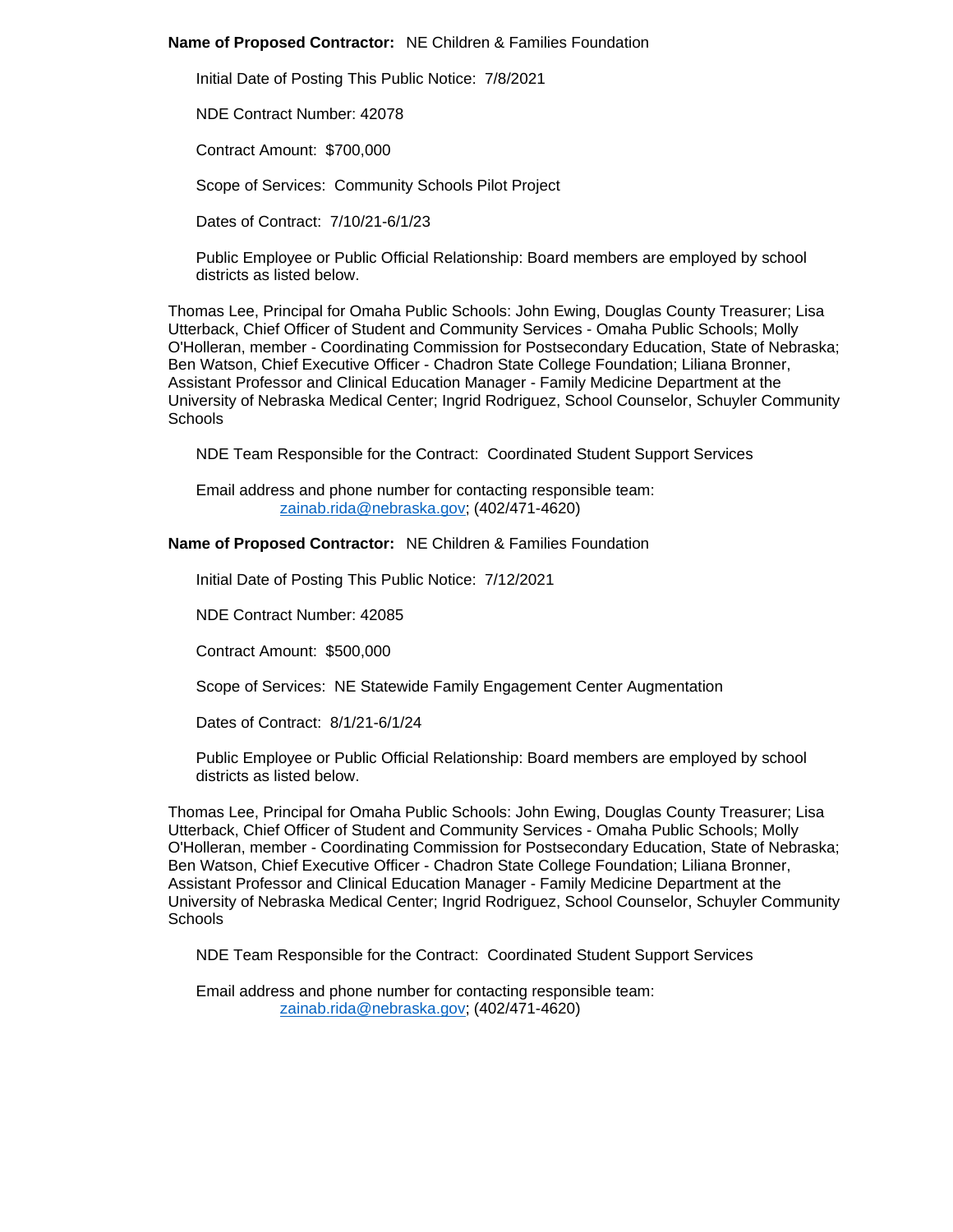## **Name of Proposed Contractor:** NE Children & Families Foundation

Initial Date of Posting This Public Notice: 7/12/2021

NDE Contract Number: 42086

Contract Amount: \$11,000,000

Scope of Services: NE Expanded Learning Expansion Collaborative

Dates of Contract: 8/1/21-6/1/24

Public Employee or Public Official Relationship: Board members are employed by school districts as listed below.

Thomas Lee, Principal for Omaha Public Schools: John Ewing, Douglas County Treasurer; Lisa Utterback, Chief Officer of Student and Community Services - Omaha Public Schools; Molly O'Holleran, member - Coordinating Commission for Postsecondary Education, State of Nebraska; Ben Watson, Chief Executive Officer - Chadron State College Foundation; Liliana Bronner, Assistant Professor and Clinical Education Manager - Family Medicine Department at the University of Nebraska Medical Center; Ingrid Rodriguez, School Counselor, Schuyler Community **Schools** 

NDE Team Responsible for the Contract: Coordinated Student Support Services

Email address and phone number for contacting responsible team: [zainab.rida@nebraska.gov;](mailto:zainab.rida@nebraska.gov) (402/471-4620)

## **Name of Proposed Contractor:** CEDARS Youth Services

Initial Date of Posting This Public Notice: 7/13/2021

NDE Contract Number: 42084

Contract Amount: \$461,000

Scope of Services: To provide enhanced educational support to young people who have experienced homelessness and those who are served by out of home care and community based juvenile justice programs in Lincoln and Lancaster County.

Dates of Contract: 7/26/21-6/1/23

Public Employee or Public Official Relationship: Board members are employed by school districts as listed below.

Marilyn Hernandez, Lincoln Public Schools Eric Web, Lincoln Public Schools

NDE Team Responsible for the Contract: Coordinated Student Support Services

Email address and phone number for contacting responsible team: [zainab.rida@nebraska.gov;](mailto:zainab.rida@nebraska.gov) (402/471-4620)